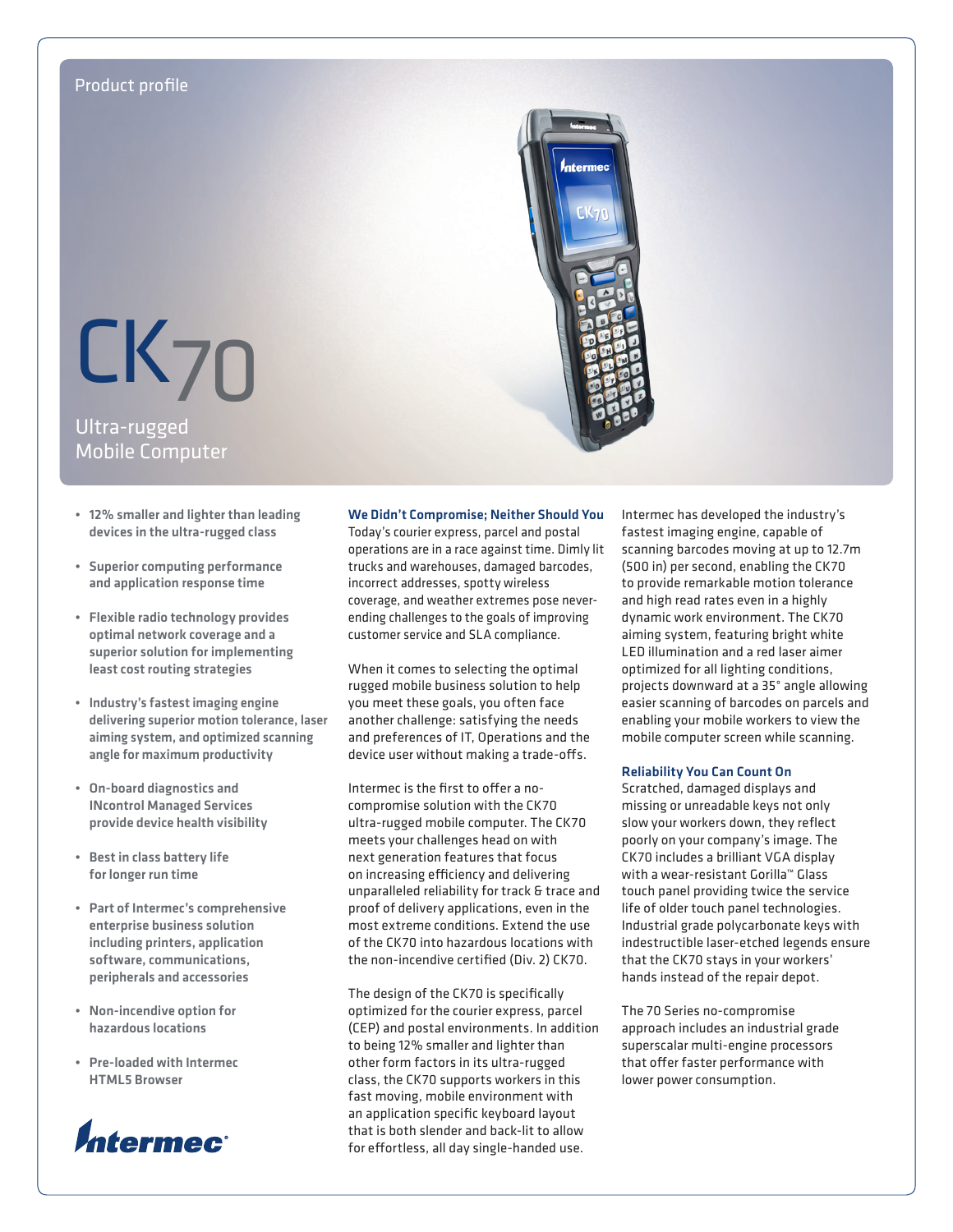By combining the latest generation processor along with state-of-the-art battery health diagnostics, the CK70 can be relied upon to deliver the power and performance you require as well as reduce the expenses associated with replacement batteries.

The CK70 continues its no-compromise design to radio connectivity. Wide-area solutions include a Flexible Network™ data only radio that operates on any type of network; offering switch-on-the-fly network selection capability and eliminating the need for multiple pools of devices dedicated to one network. The CK70 also offers UMTS/HSUPA and CDMA/EV-DO Rev A voice, as well as data, WWAN radio options.

# The Power to Work Smarter

We have surrounded the CK70 with a complete set of intelligent business solution software, tools, services and training modules, to create the smoothest and smartest possible integration into your workflows.

Every 70 Series mobile computer comes pre-loaded with Intermec's ScanNGo client to provide a premium device provisioning experience to simplify and expedite device staging operations. The standalone ScanNGo client enables CK70 users to provision, configure and automatically download application software even over WWAN in a matter of seconds rather than minutes by simply reading pre-configured barcodes.

When the CK70 is coupled with Intermec's Shipment Address Verification software, Transportation and Logistics companies can easily scan, verify and correct shipment destination information at the point of pickup without user workflow delay. This ability allows downstream processes and planning to happen earlier enabling for more efficient handling by eliminating cut time pressure on decisions.

Intermec's application development resource kits enable you to utilize data from the barcode imager, camera, keyboard, touch panel, GPS receiver, sensors, and other input sources in innovative ways to develop new services for your customers. If you've developed applications using Intermec resource kits for previous Intermec products, you'll be able to easily migrate them to the CK70. The CK70 is also pre-loaded with the Intermec HTML5 Browser, providing users with easy access to the growing world of cross-platform HTML5-based applications.

# Prevent a Problem Before It Exists

The pace and competitiveness of business today doesn't allow for missed deadlines. Success depends on your ability to identify and prevent problems before they impact your mobile workers' productivity, and ultimately your customers' satisfaction.

The CK70 mobile computer's unique device health reporting capability provides insight never before available to allow mobile workers and IT administrators to monitor and prevent issues before they impact operations. Key sub-systems including scanning, communications and battery life can be monitored by either the mobile worker via an on-board dashboard or remotely through the Intermec SmartSystems™ console resulting in optimization and better utilization of your mobile computing assets.

# Based on a Shared Platform

The CK70 is just one model out of four ergonomic designs that are available in the 70 Series family. Each model includes choices of radios, keypads, imagers, software and services providing you the option of tailoring a *specific* solution to meet the various application areas within your environment and the preferences and needs of your employees.

With a single platform approach, the 70 Series family is unique in its ability to reduce infrastructure complexity and cost. The single computer architecture, software build, set of peripherals and charging system that is shared between the 70 Series products brings simplicity to the frequent tasks of software updates, training new employees, managing spares pools and charging devices.

# Break the Cycle of Infrastructure Replacement

All of the 70 Series products are supported by a new docking system designed to maximize the return on your investment in charging and communications infrastructure and greatly reduce the space you must devote to it. Called FlexDock, the system uses a common 2- or 4-position base, combined with cups for mobile computers and battery packs in any combination, to adapt the base your specific needs.

In addition to wall mounting, FlexDock offers expanded mounting options to facilitate the use of standard IT equipment racks for better backroom space utilization and smaller footprint requirements.

When it's time to upgrade equipment, cost and complexity are reduced because existing cups can be easily replaced with new cups corresponding to the next generation solution, allowing the original bases and supporting components to be reused.

# Expect Reliability

When the reliability, efficiency and accuracy of your operations are the foundation to your competitive advantage, there is no room for compromise. The Intermec CK70, and the 70 Series family of mobile computers, provides unparalleled performance and reliability enabling you to run your operations with confidence.

# **Physical Characteristics**

Dimensions with battery: L x W x D: 23.7 x 8.0 x 4.3 cm (9.33 x 3.16 x 1.69 in) Weight: 562 g (19 oz) with battery Width: grip area 6.42 cm (2.53 in)

### **Environmental**

Operating Temperature: -20° C to +60° C (-4° F to +140° F)\* Storage Temperature: -30° C to +70° C (-22° F to +158° F) Charging Temperature: +5° C to +35° C (41° F to 95° F) Relative Humidity: Non-condensing, 95% Rain & Dust Resistance: IP67

Drop Specification: 2.4 m (8ft.) to concrete per MIL-STD 810G, 1.8m (6 ft) to concrete across operating temperature range per MIL-STD 810G 2,000 (1m) tumbles per IEC 60068-2-32 specification

Electrostatic Discharge: +/- 15 kV air discharge; +/- 8 kV direct discharge

#### **Power**

Battery Pack: 3.7 V, 5200 mAh; IEEE 1725 compliant, Li-Ion, removable, rechargeable

### **Operating System**

Microsoft Windows Embedded Handheld 6.5

# **Multi-Engine Processor Architecture**

Texas Instruments 1GHz OMAP multi-engine processor architecture

## **Memory and Storage**

Memory: 512 MB RAM ROM: 1 GB Flash Customer-accessible micro-SD slot for removable memory cards up to 32 GB

# **Display**

- • 8.9 cm (3.5 in) Transmissive VGA
- • 480 x 640 pixels
- • 65,536 (16 bit RGB) Colors
- • High-Durability Touch Screen
- • LED Backlight
- • Ambient Light Sensor

#### **Standard Communications**

USB - Full Speed 2.0 OTG<sup>®</sup>, USB - Full Speed 2.0 Client<sup>®</sup> IrDA